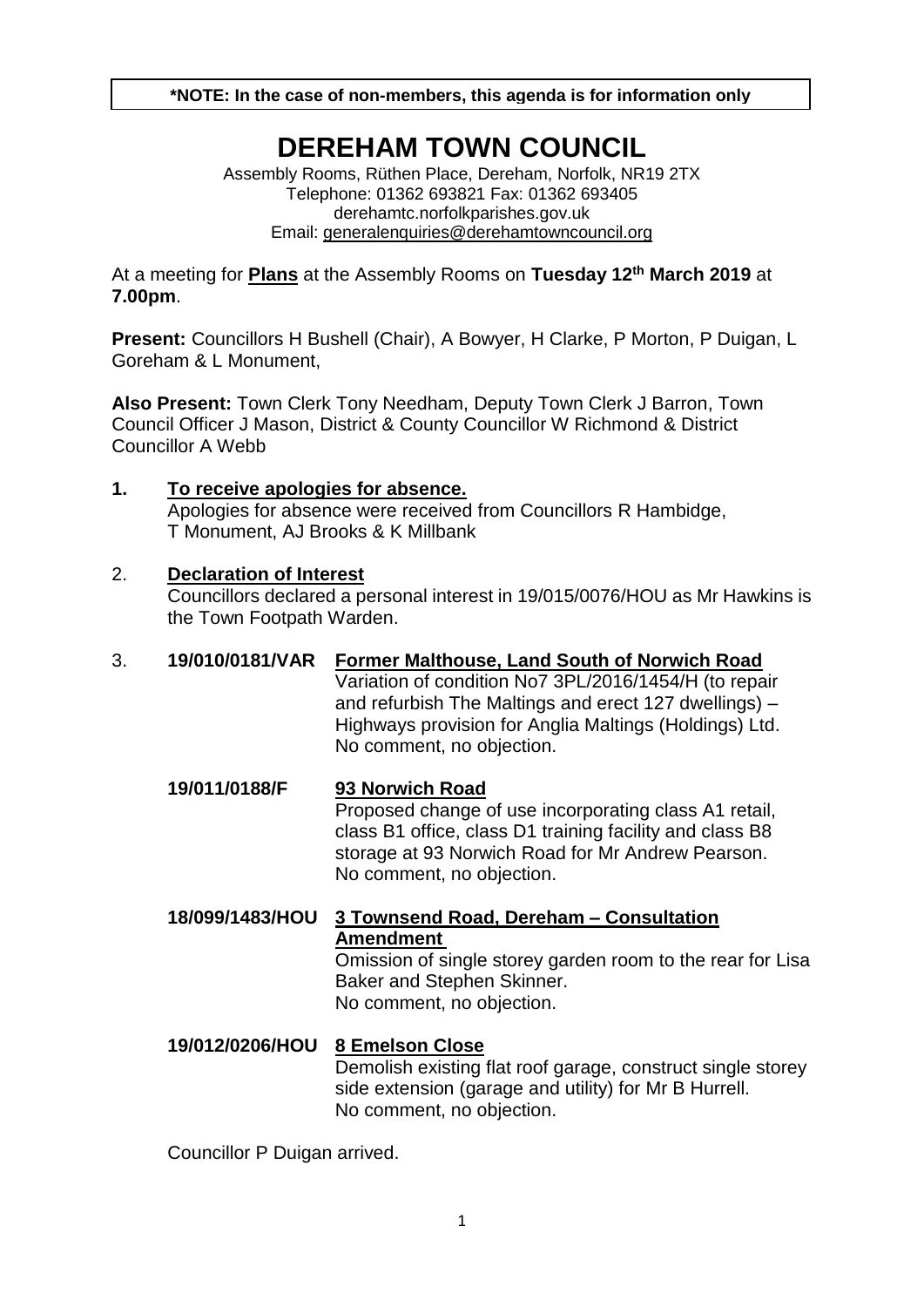**19/013/0204/HOU Deva Lodge, Olney Road, Dereham** Single storey extension to front for Mr and Mrs D Rowland. No comment, no objection. **18/107/1524/F Dereham Coachways Limited, 20 Rashs Green, Toftwood, Dereham – Consultation Amendments** Amended plans/photographs uploaded 19<sup>th</sup> February 2019 new red line boundary for Dereham Coachways Limited. No comment, no objection. **19/014/0219/HOU 6 Ladislaw Way, Dereham** Proposed single storey side extension for Mr & Mrs Shingfield. No comment, no objection. **19/015/0076/HOU 26 Hillfields, Dereham** Brick and tile porch to the front of the property for Mr **Hawkins** No comment, no objection. **Appeal 3PL/2018/1251/O 22 Sandy Lane, Dereham** Outline application for new dwelling for Miss C Barnes

Appeal reference App/F2605/W/19/3220609 Over development of site, not in keeping with the area, too close to the road, visibility to the roads is limited being on a corner. Objection.

#### 4. **For Information, notification of planning decisions and comments from Breckland District Council**

#### **18/100/1405/HOU Mill Farm, 5 Mill Court, Dereham**

Revised drawings from which The Town Council were asked to comment within 10 days. The Town Council meetings were not able get comments turned around within that timescale so advised Breckland that as our previous opinion wasn't an objection they should proceed and determine as they see fit.

Update – planning permission has been granted.

#### **Planning Permission**

|                 | 18/116/1582/HOU 54 Helsinki Way, Toftwood, Dereham   |
|-----------------|------------------------------------------------------|
| 19/006/0023/F   | The Chase, Chase Court, Dereham                      |
| 18/100/1405/HOU | Mill Farm, 5 Mill Court, Dereham                     |
| 19/002/0029/D   | 149 Shipdham Road, Dereham                           |
| 18/109/1419/H   | Dereham Hockey Club, Honey Suckle Drive, Greenfields |
|                 | Road, Dereham                                        |